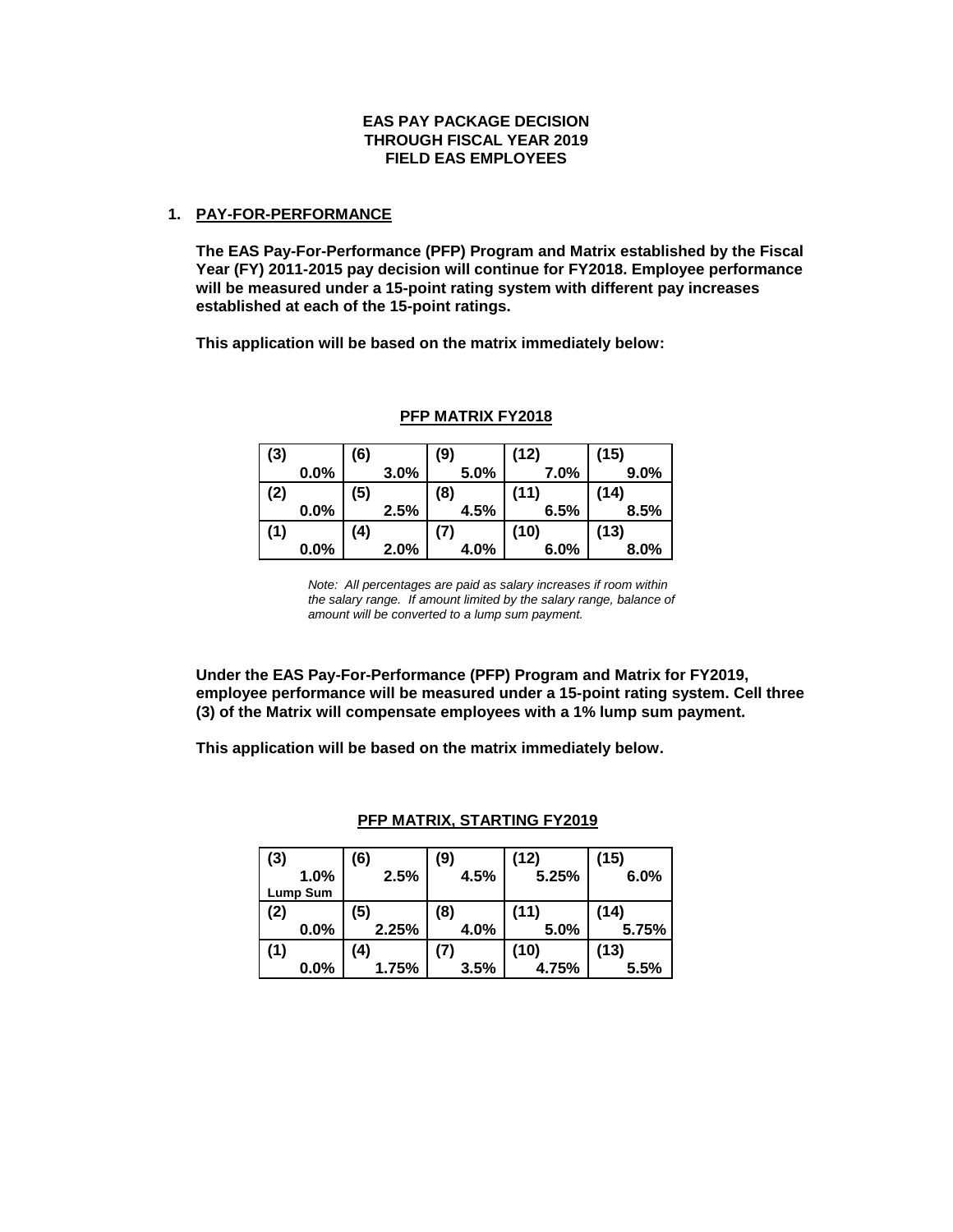# **2. PAY-FOR-PERFORMANCE, NPA COMPOSITE WEIGHTS**

| Corporate 60% |     |
|---------------|-----|
| Unit          | 40% |

### **3. SALARY RANGES**

**Changes to EAS salary structure, effective January 5, 2019.**

| <b>RSC</b><br><b>GRADE</b> | <b>Minimum</b> | Maximum   |
|----------------------------|----------------|-----------|
| 15                         | \$47,422       | \$70,664  |
| 16                         | \$49,605       | \$79,030  |
| 17                         | \$52,800       | \$82,534  |
| 18                         | \$54,081       | \$86,159  |
| 19                         | \$60,000       | \$90,242  |
| 20                         | \$65,300       | \$95,137  |
| 21                         | \$71,000       | \$99,759  |
| 22                         | \$73,300       | \$108,118 |
| 23                         | \$77,300       | \$114,008 |
| 24                         | \$82,000       | \$119,651 |
| 25                         | \$93,000       | \$125,605 |
| 26                         | \$99,900       | \$131,869 |

# **4. HEALTH BENEFITS CONTRIBUTION**

**The employer's contribution towards the Federal Employee Health Benefit (FEHB) plan will be 72% of the weighted average as determined by the Office of Personnel Management (OPM) and will not exceed 75% for any individual plan.**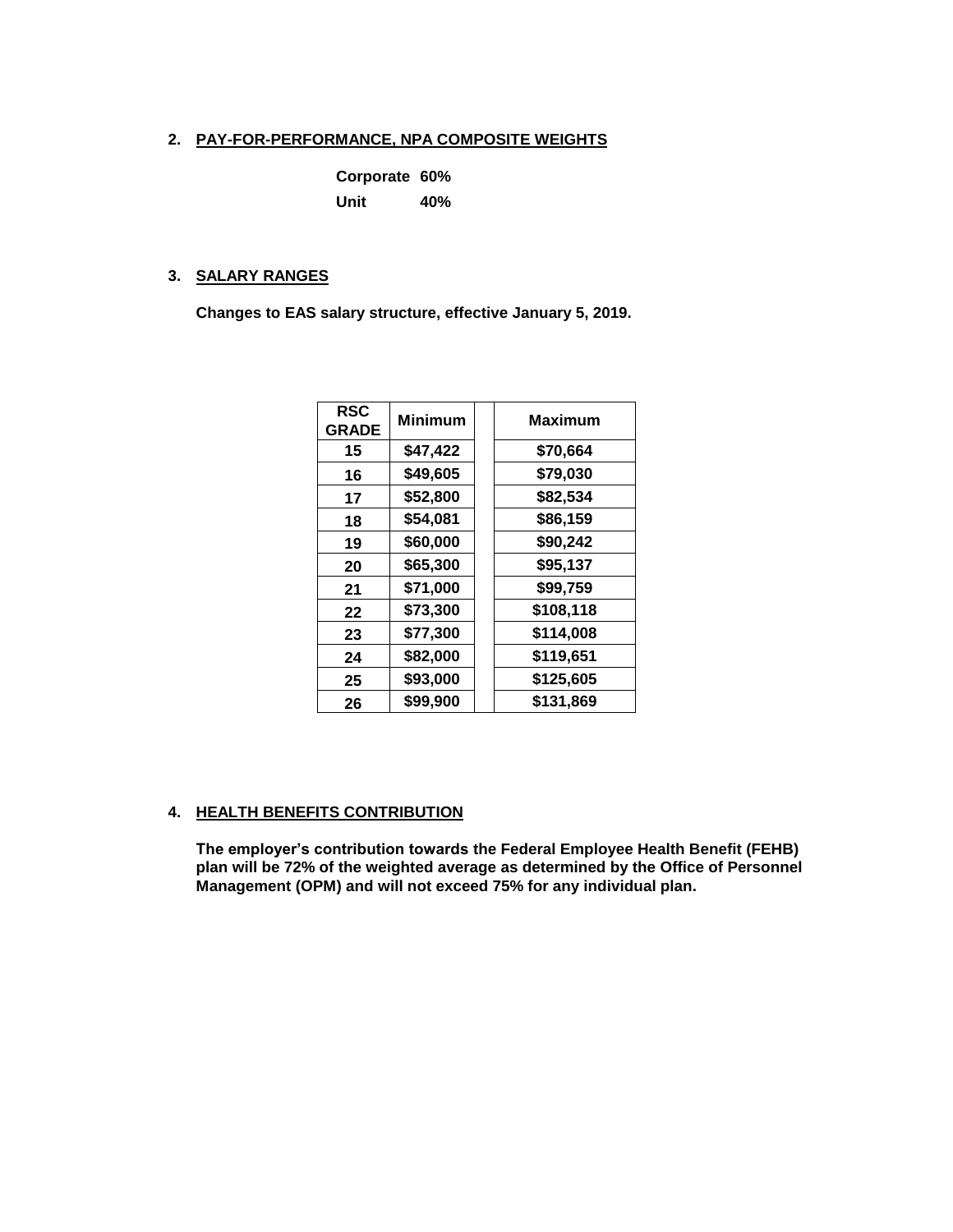# **5. PROMOTIONAL PAY INCREASE**

**Nonbargaining unit employees may receive promotion increases based on the distance from the maximum of the new grade as follows:**

# **Factor #1**

|          | Award this percentage If the employee's current salary is     |
|----------|---------------------------------------------------------------|
| 5 to 10  | Greater than 20 percent from the maximum of the<br>new grade. |
| 4 to 8   | 10 to 20 percent from the maximum of the new<br>grade.        |
| $3$ to 5 | Less than 10 percent from the maximum of the<br>new grade.    |

#### **Factor #2\***

**In addition to the eligible promotion increases described in Factor #1, nonbargaining unit employees will automatically receive a percent increase for promotions that are 3 or more grades.**

| Award this percentage If the employee's promotion equals |
|----------------------------------------------------------|
| 3 grades                                                 |
| 4 or 5 grades                                            |
| 6 or more grades                                         |

*\*There is no change to factor #2*

### **6. PROMOTIONAL PAY INCREASE**

**A nonbargaining employee who voluntarily changes to a lower grade position and is promoted to another position up to the previous grade within one year will not receive promotion pay. If within the one-year period, the employee is subsequently promoted to a higher level position, promotion pay increase eligibility will be determined based on highest level position permanently held within the prior 12 month period.**

### **7. POSITION UPGRADE**

**The salary schedule of EAS-12 will be collapsed and the position of Administrative Assistant (FLD) EAS-12 (OCC Code 0318-0007) will be upgraded to EAS-15. Incumbents in this position will receive a 2 percent basic salary increase. The increase is adjusted higher if necessary, to bring the salary to the minimum of the new grade. The increase is adjusted lower if necessary to keep the salary from exceeding the maximum of the higher grade.**